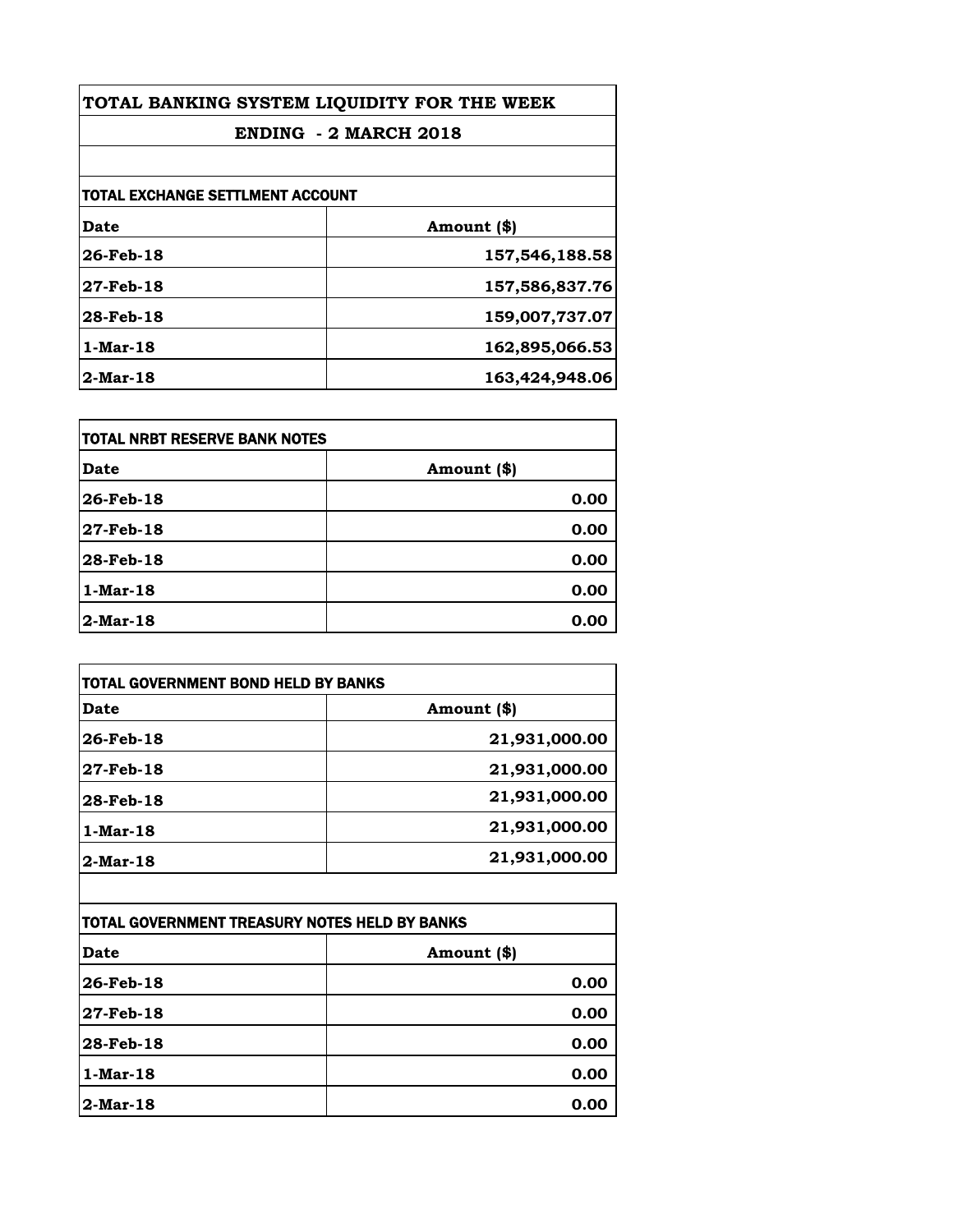# **ENDING - 9 FEBRUARY 2018**

| <b>Total Exchange Settlement Account</b> |                |
|------------------------------------------|----------------|
| Date                                     | Amount (\$)    |
| $5-Feb-18$                               | 160,322,343.85 |
| $6$ -Feb-18                              | 160,523,316.16 |
| $7-Feb-18$                               | 160,574,694.13 |
| 8-Feb-18                                 | 163,087,639.95 |
| 9-Feb-18                                 | 163,100,657.90 |

| <b>TOTAL NRBT RESERVE BANK NOTES</b> |             |
|--------------------------------------|-------------|
| <b>Date</b>                          | Amount (\$) |
| $5$ -Feb-18                          | 0.00        |
| $6$ -Feb-18                          | 0.00        |
| $7-Feb-18$                           | 0.00        |
| 8-Feb-18                             | 0.00        |
| 9-Feb-18                             | 0.00        |

| <b>Date</b>                                   | Amount (\$)                    |
|-----------------------------------------------|--------------------------------|
| $5-Feb-18$                                    | 21,931,000.00                  |
| $6$ -Feb-18                                   | 21,931,000.00                  |
| $7$ -Feb-18                                   | 21,931,000.00                  |
| 8-Feb-18                                      | 21,931,000.00                  |
| $9-Feb-18$                                    | 21,931,000.00                  |
|                                               |                                |
| TOTAL GOVERNMENT TREASURY NOTES HELD BY BANKS |                                |
| Inses                                         | $A_{\text{max}} = A + 10^{11}$ |

| <b>TOTAL GOVERNMENT TREASURY NOTES HELD BY BANKS</b> |             |
|------------------------------------------------------|-------------|
| <b>Date</b>                                          | Amount (\$) |
| 5-Feb-18                                             | 0.00        |
| $6$ -Feb-18                                          | 0.00        |
| $7-Feb-18$                                           | 0.00        |
| $8$ -Feb-18                                          | 0.00        |
| $9$ -Feb-18                                          | 0.00        |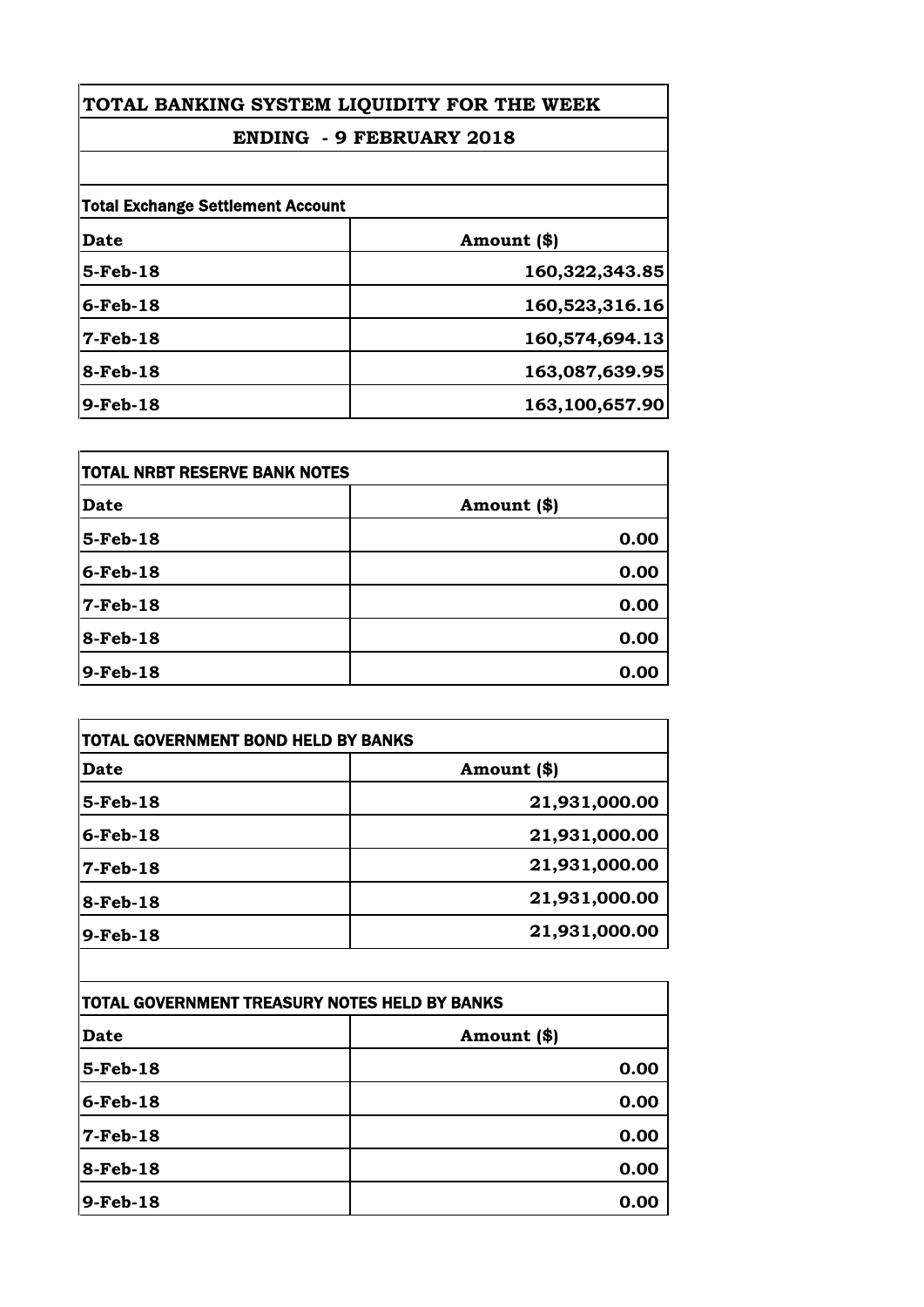# **ENDING - 16 MARCH 2018**

| <b>TOTAL EXCHANGE SETTLMENT ACCOUNT</b> |                |
|-----------------------------------------|----------------|
| <b>Date</b>                             | Amount (\$)    |
| 12-Mar-18                               | 168,840,515.31 |
| 13-Mar-18                               | 168,622,432.62 |
| 14-Mar-18                               | 168,581,038.37 |
| 15-Mar-18                               | 171,301,922.16 |
| 16-Mar-18                               | 176,316,688.94 |

| TOTAL NRBT RESERVE BANK NOTES |             |
|-------------------------------|-------------|
| Date                          | Amount (\$) |
| 12-Mar-18                     | 0.00        |
| 13-Mar-18                     | 0.00        |
| 14-Mar-18                     | 0.00        |
| 15-Mar-18                     | 0.00        |
| 16-Mar-18                     | 0.00        |

| Date         | Amount (\$)   |
|--------------|---------------|
| $12$ -Mar-18 | 21,931,000.00 |
| 13-Mar-18    | 21,931,000.00 |
| 14-Mar-18    | 21,931,000.00 |
| 15-Mar-18    | 21,931,000.00 |
| 16-Mar-18    | 21,931,000.00 |

| TOTAL GOVERNMENT TREASURY NOTES HELD BY BANKS |             |
|-----------------------------------------------|-------------|
| Date                                          | Amount (\$) |
| 12-Mar-18                                     | 0.00        |
| 13-Mar-18                                     | 0.00        |
| 14-Mar-18                                     | 0.00        |
| 15-Mar-18                                     | 0.00        |
| 16-Mar-18                                     | 0.00        |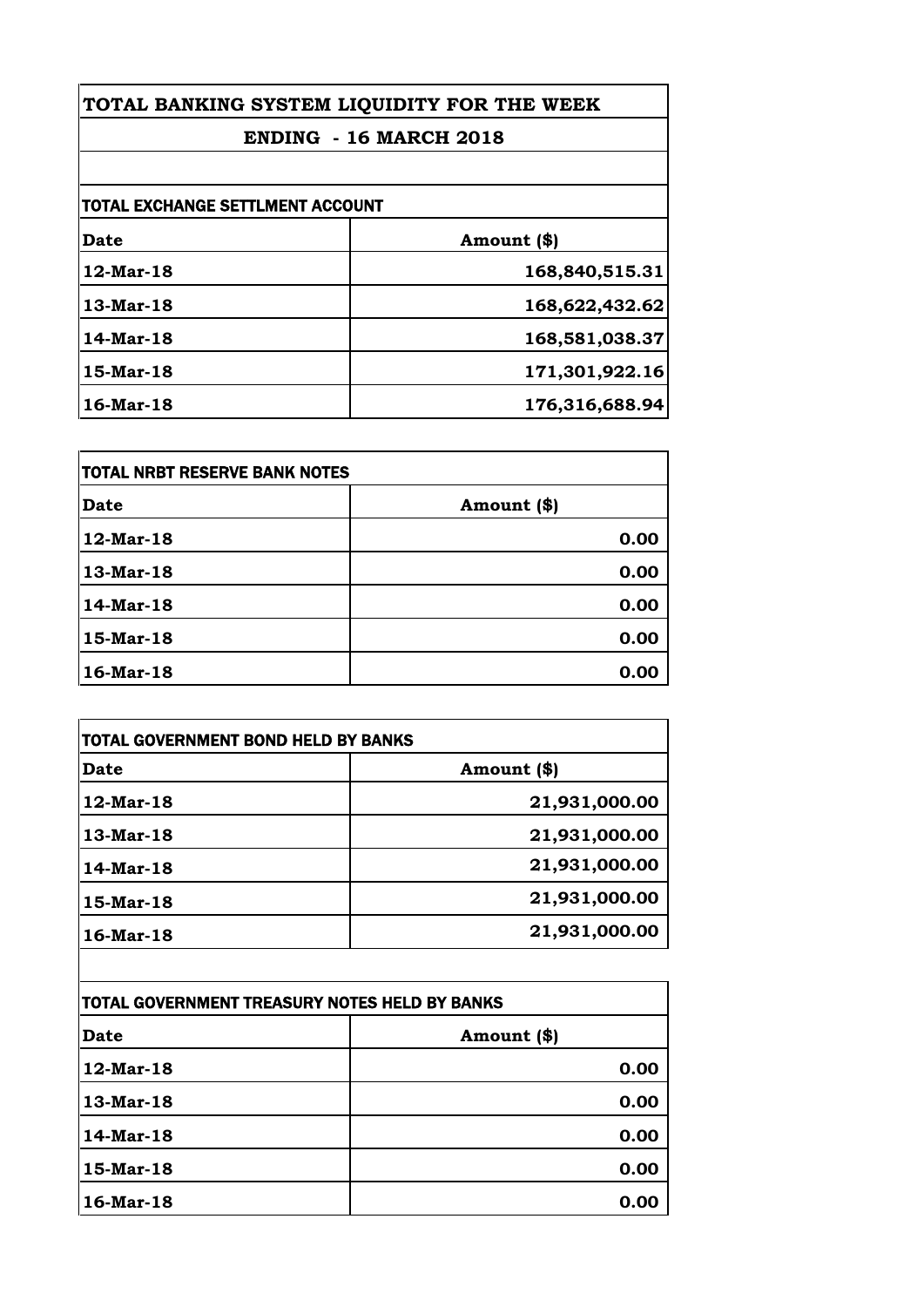# **ENDING - 23 MARCH 2018**

| TOTAL EXCHANGE SETTLMENT ACCOUNT |                |
|----------------------------------|----------------|
| Date                             | Amount (\$)    |
| 19-Mar-18                        | 174,139,028.94 |
| 20-Mar-18                        | 175,090,525.53 |
| $21$ -Mar-18                     | 172,853,944.39 |
| 22-Mar-18                        | 172,986,491.19 |
| $23$ -Mar-18                     | 173,082,687.96 |

| TOTAL NRBT RESERVE BANK NOTES |             |
|-------------------------------|-------------|
| Date                          | Amount (\$) |
| 19-Mar-18                     | 0.00        |
| 20-Mar-18                     | 0.00        |
| 21-Mar-18                     | 0.00        |
| 22-Mar-18                     | 0.00        |
| 23-Mar-18                     | 0.00        |

| <b>Date</b>  | Amount (\$)   |
|--------------|---------------|
| 19-Mar-18    | 21,931,000.00 |
| 20-Mar-18    | 21,931,000.00 |
| $21$ -Mar-18 | 21,931,000.00 |
| 22-Mar-18    | 21,931,000.00 |
| 23-Mar-18    | 21,931,000.00 |

| TOTAL GOVERNMENT TREASURY NOTES HELD BY BANKS |             |
|-----------------------------------------------|-------------|
| Date                                          | Amount (\$) |
| 19-Mar-18                                     | 0.00        |
| 20-Mar-18                                     | 0.00        |
| 21-Mar-18                                     | 0.00        |
| 22-Mar-18                                     | 0.00        |
| 23-Mar-18                                     | 0.00        |